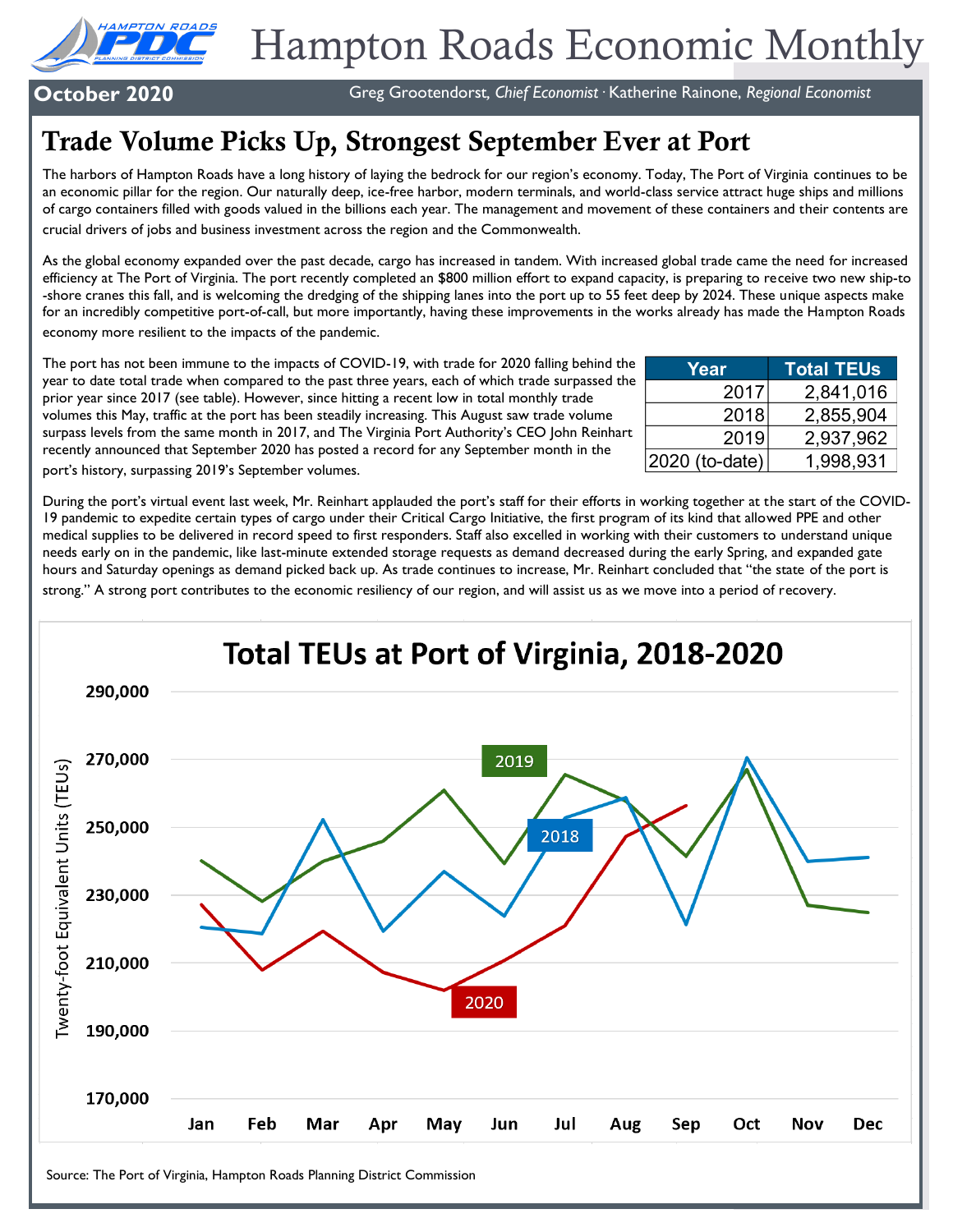### **GDP, Annualized Growth Rate**

United States, 2005Q1 – 2020Q2, Quarterly



**GDP:** Gross Domestic Product combines consumption, investment, net exports, and government spending to determine the size and general health of the economy. Real GDP decreased 31.7% in Q2 2020, reflecting the impact COVID-19 had on the national economy during the widespread business shutdowns in April and May. As depicted above, this unprecedented contraction is the largest decrease on record. As the virus continues to spread, businesses in some states and regions are beginning to close again, reducing the potential for a quick, V-shaped economic recovery.

#### **New Car Sales, Seasonally Adjusted**

Hampton Roads, Mar 2007 – Aug 2020, Monthly



**New Car Sales:** Car sales, as a durable good, may be put off until an individual's economic prospects improve; thus, the number of new car sales indicates the level of confidence that households in Hampton Roads have in their financial future. Car sales this August decreased compared to the previous month, with year-over-year growth remaining negative, 13% lower than August 2019. The steady month-over-month improvement is continuing to increase the 3-month average out of record lows.

#### **Hampton Roads Retail Sales, Seasonally Adjusted**

Hampton Roads, Jan 2005– July 2020, Monthly



**Retail Sales:** Retail sales in Hampton Roads, as measured by the 1% local option sales tax, serve as an indicator for consumption in the region. Retail sales for July increased 1.7% from the previous month, representing an increase of 8.9% from June 2019 and the second-highest month on record, behind only December 2019. When smoothed and averaged over 3 months, July represents the largest total retail sales recorded, early indication of pent-up demand post re-opening of much of the Hampton Roads retail economy.

### **Estimated Hotel Revenue, Seasonally Adjusted**

Hampton Roads, 2009Q1 – 2020Q2, Quarterly



**Estimated Hotel Revenue:** Hotel sales indicate the performance of the region's tourism sector. When seasonally adjusted, Q2 2020 hotel revenue saw historic lows in response to closures, event and conference cancellations, and travel restrictions at the start of the COVID-19 at the beginning of Q2. This 66% decline in year-over-year revenue was to be expected, as hotel occupancy data had been available in realtime throughout the pandemic. Tourism has realized an up-tick over the summer, which will make for an interesting Q3.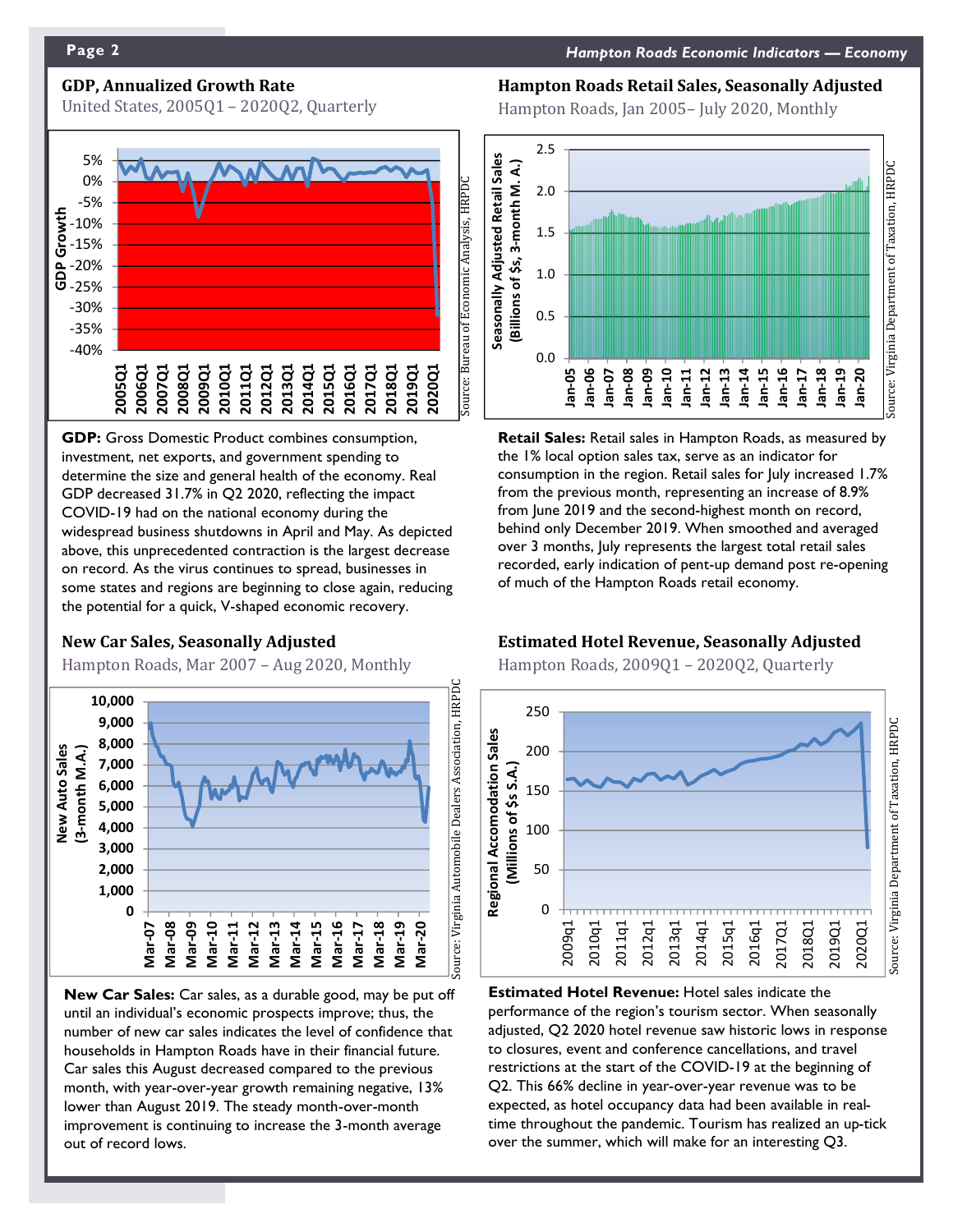#### **Civilian Employment, Seasonally Adjusted**

Hampton Roads, Jan 2005 – Aug 2020, Monthly



**Employment:** Non-agricultural civilian employment figures are considered the best estimate of labor market activity by the National Bureau of Economic Research. According to data from the Bureau of Labor Statistics, Hampton Roads employment once again increased from July to August 2020. This data represents a 1.03% *increase* from the previous month, but employment remains 5.2% below the previous year. It should be noted that the increase in employment from July to August was half a percentage point slower than the previous month, pointing to a potential stall in the recovery.

#### **Unemployment Rate, Seasonally Adjusted**

U.S. & Hampton Roads, Jan 2005 – Aug 2020, Monthly



**Unemployment Rate:** The unemployment rate is the percentage of the population actively seeking work but unable to obtain a position. Hampton Roads' unemployment rate decreased slightly from 9.05% in July to 7.14% in August as coronavirus cases spiked in the region, while the national unemployment rate dropped slightly from 10.22% in July to 8.42% in August as the country continued to reopen. Hampton Roads' unemployment rate continues to remain below that of the national average, signaling that our region may have been less impacted than other regions.

#### **Employment Growth by Industry**

Hampton Roads, Aug-19 to Aug-20, Year-over-Year



**Employment Growth by Industry:** As the job market grows or declines, there will be some industries whose experience does not resemble the regional trend. In August, almost every Hampton Roads industry experienced a decrease in year-overyear employment. Most significant was Administrative & Support, which continued to show an especially large decrease of nearly 10,000 employees. Leisure & Hospitality industry lost over 8,000 jobs compared to last year, while Retail Trade and Healthcare lost over 5,000 jobs each in August.

#### **Initial Unemployment Claims, Seasonally Adjusted**

Hampton Roads, Jan 2005 – Aug 2020, Monthly



**Initial Unemployment Claims:** The number of initial unemployment claims is a leading economic indicator reflecting those who are forced to leave work unexpectedly, thus revealing the strength of the job market with little lag time. Seasonal adjusted unemployment claims in August 2020 were over 14,000, a 66% decrease from the previous month—nearly 30,000 fewer initial claims. Continued unemployment claims are continuing to come down as well, hovering near 40,000 in mid-September.